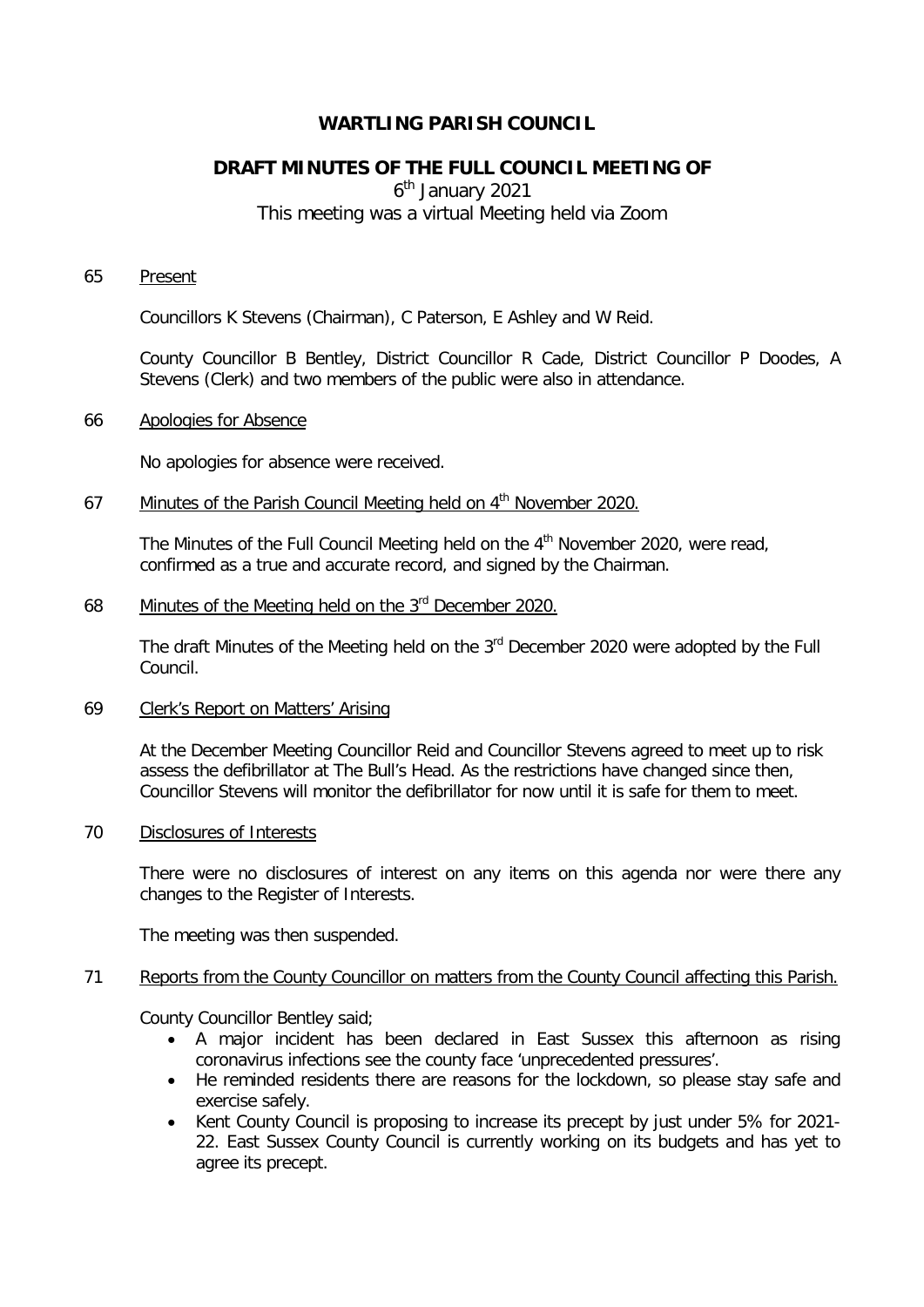# 72 Report from the District Councillors on matters from the District Council affecting this Parish.

District Councillor Cade said;

- The coronavirus situation is now very serious and he encouraged residents to keep checking the Wealden District Council website for updates. Business and benefits grants, for example, keep changing.
- The Wealden Hub is continuing to operate.
- Wealden District Council has teamed up with Wealden Dementia Action Alliance to support the Sunflower Project to help those with mental health problems feel more confident going into the community again.
- Wealden has launched the 'Next Steps Programme' to protect some of the most vulnerable and make sure they have a safe place to stay.
- There will be a mobile coronavirus testing site in Mill Road, Heathfield the weekend of the  $9<sup>th</sup>$  and  $10<sup>th</sup>$  of January for those who have symptons.
- If anyone needs help with any coronavirus issues or planning applications he is always available to help.

District Councillor Doodes said;

- Wealden is not increasing its share of the council tax. Staff salaries and councillors allowances will not increase.
- The latest lockdown will see the number of staff in the council's offices reduced from 50 to 15. Reception will remain closed.
- An official decision on the May elections has not yet been made.

## 73 Questions from Members of the Public

There were no questions from members of the public on this occasion.

The meeting was then re-opened.

# 74 Reports

- a) Planning There was nothing new to report.
- b) Environment North

Roadworks have been taking place at Boreham Street and are expected to last approximately two to three weeks.

c) Footpaths

Councillor Ashley said a stile is missing on one of the footpaths. She will look up the stile number and report it to Rights of Way to repair.

d) Environment South

There was nothing new to report on this occasion.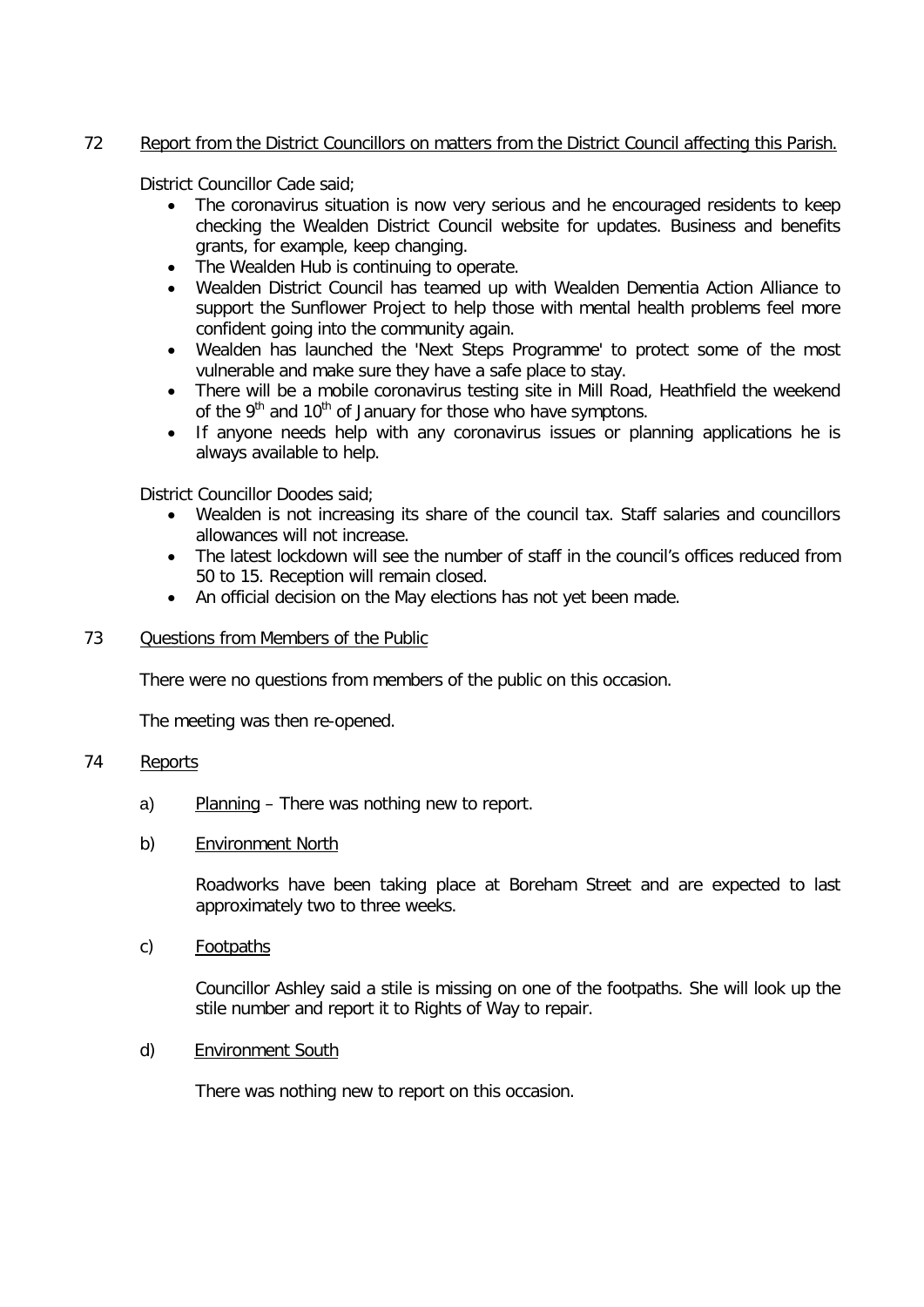# e) Highways

A resident has raised concerns about traffic speeds in Wartling Road. Councillors agreed to put this back on the agenda for the next meeting.

#### f) Police

There was nothing new to report on this occasion.

#### g) Communication

Councillor Reid said he has added an Accessibility Statement to the Parish Council website.

## h) Speedwatch

Speedwatch sessions have been put on hold again in Wartling because of the Coronavirus situation.

i) Trees

A tree came down in Comphurst Lane in the latest stormy weather and has since been removed. Another tree is down at Wartling Hill and will be reported to Highways.

#### 75 Reports from outside meetings and courses attended

Councillor Stevens said;

- He attended the latest ESALC Board Meeting. The West Sussex Association is looking into breaking away. If it does, East Sussex and Surrey may have to follow their own paths too.
- He is attending the Strategic Partner's Budget Meeting on the  $8<sup>th</sup>$  January which is being held to discuss the financial situation at County.

## 76 Finance Report

Councillors resolved;

- To agree the payments list to the  $6<sup>th</sup>$  January 2021 and also pay for a copy of Local Council Administration.
- To agree the accounts to date.
- To allow more time to get residents views on how the £12832.25 Community Infrastructure Levy the Parish Council has received, might be best used.

#### 77 Wealden Local Plan Direction of Travel Consultation

Having carefully considered the Wealden Local Plan Direction of Travel Consultation Councillors resolved to send the following response;

#### Climate Change

We support the District Council's proposals to promote climate-positive interventions. But the theory is not always wholly practical in rural areas.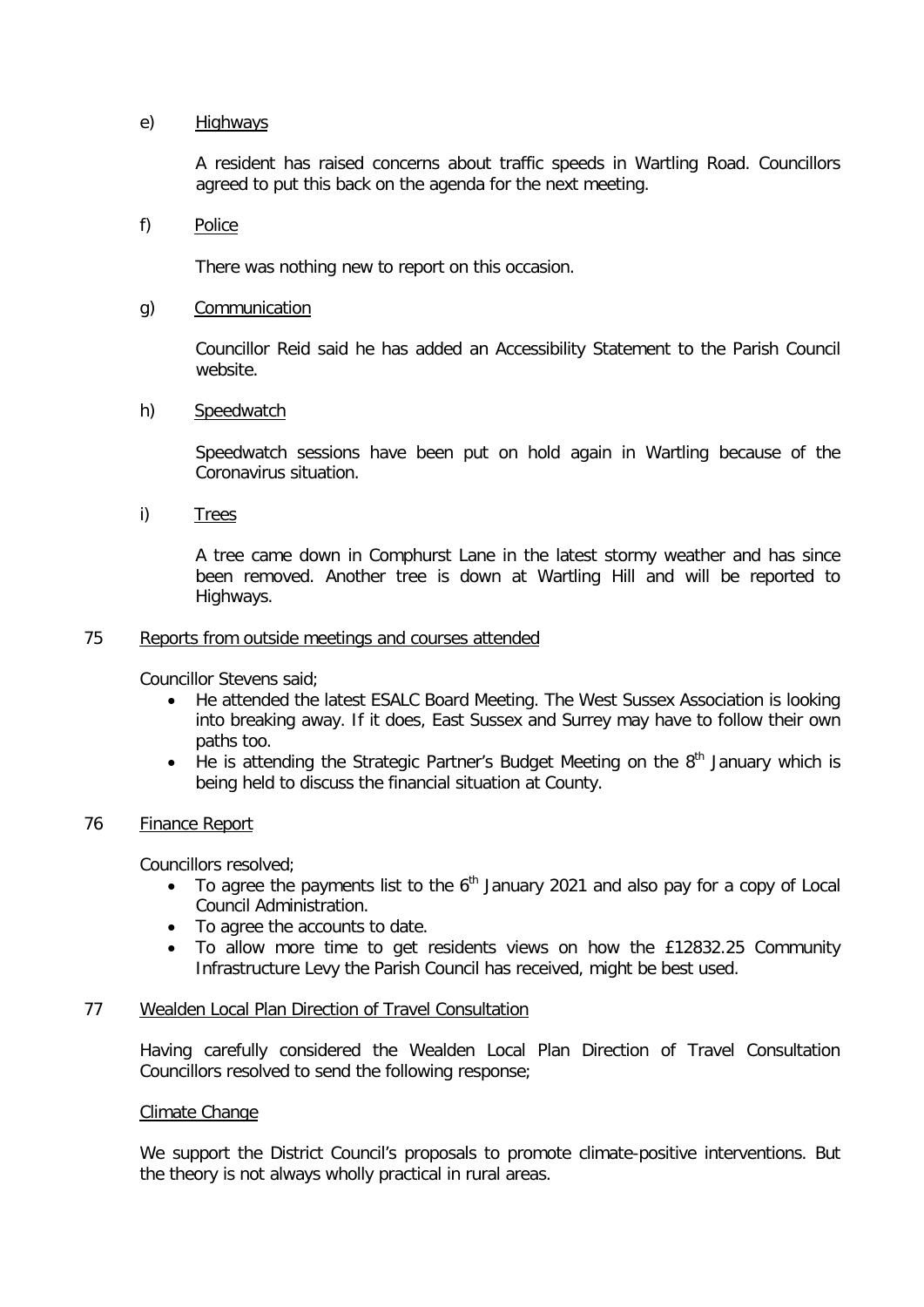For example here in Wartling there are many older and listed properties which rely on log burners or oil fired central heating as there is no direct gas supply. The reduction in public transport means there is a higher reliance on the usage of private cars in rural areas.

#### Infrastructure to support growth

More support for the proposed housing numbers would be forthcoming were the necessary infrastructure to be in place. Too often residents are told that the infrastructure will follow the housing but this is just not happening especially in rural areas in terms of education, doctors, dentists and roads. The existing train services need to be urgently reviewed and it is questionable whether or not Polegate station is fit for purpose. As housing numbers grow so does the need for good train services with good bus services or at least adequate parking. Obviously the A27 needs to be improved but what finally happens will be a determinable factor in the proposed future growth of business and in terms of protection for biodiversity and landscape plans.

## **Housing**

We appreciate that new housing numbers are dictated by government but they need to be applied in areas of Wealden proportionate to existing numbers. Many areas of Wealden contain large under-occupied properties where owners would move if they could only find good quality smaller properties in the same location. It is not always affordable housing that is needed. What is affordable housing? People hold differing views on this and often affordable housing does not end up in the correct ownership. Land prices and the desire to move in to areas of Wealden makes it difficult to determine exactly what is affordable. There are too many poor quality, badly designed new builds in our area and the situation is worsened by the lack or reduction of gardens and trees. The need for gardens has surely been highlighted during the Covid pandemic. Residents remain concerned that we continue to build on flood plains. It is appreciated that Wealden is often overruled by Government but in more and more cases flooding is becoming an issue as earlier predicted by local residents.

# Local Economy

The promotion of the local economy is supported but more emphasis needs to be placed upon supporting existing agricultural businesses especially because of Wealden's restrictions in terms of AONB and the National Park.

Whilst telecommunication has improved there are still areas where broadband is inadequate and this needs to be resolved. Good local economy helps attract more tourism. With 76% of Wealden being farmland it is important that the Local Plan takes in to account the effects of Brexit on our farming industry. The loss of direct support means that farmers and landowners will be looking to restructure their businesses. In some cases this might mean embracing environmental projects or even "rewilding" which is good for biodiversity but there will also be a temptation to sell land for development. With so much of our district being classified as AONB there is a concern that some parishes will be over developed.

# Town Centres

Before jumping in to improve existing town centres a study is needed to determine what will be needed from town centres in 5/10 years. It is all well and good to talk about our market towns but does the definition need to be changed. Are plans to improve town centres what planners want rather than what shoppers want? Post Covid will people return to town centre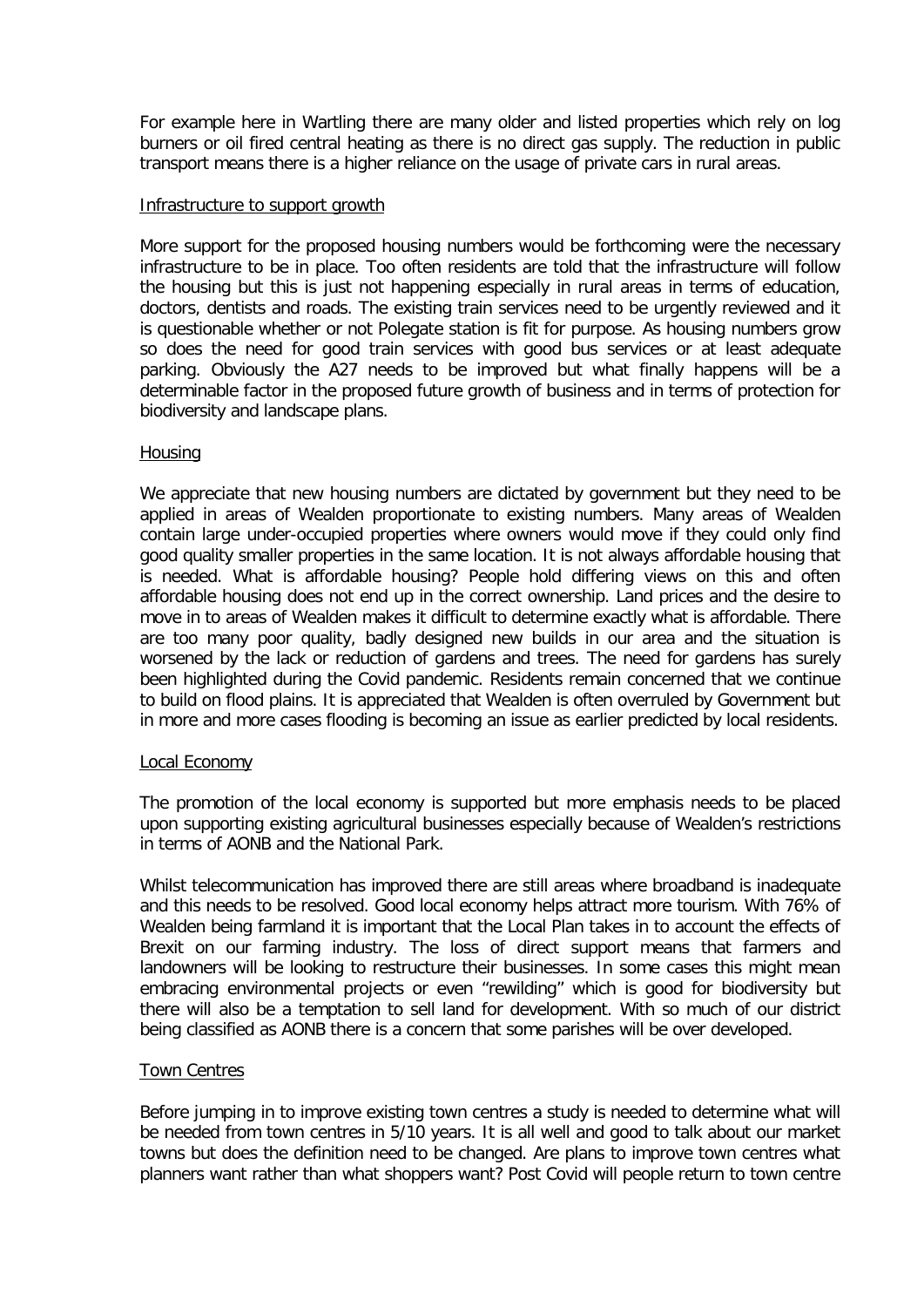or will they continue to shop on line? Again a problem arises with inadequate public transport which means that more cars come in to town centres thus adding to parking and climate problems.

## Tourism

Tourism is vital to Wealden and it is a crucial part of the East Sussex jigsaw of tourism. The problem is that the new housing programme and lack of good infrastructure is at odds with tourism which for the most part is attracted by our natural environment. It is appreciated that responsibility for public rights of way falls upon the County Council but new developments in villages can have a significant effect on the usage of rights of way. It would be good if their protection could be taken in to account in the Plan as our footpaths attract many visitors in to Wealden district.

## **Biodiversity**

We support the protection of biodiversity and the natural environment but the plans refer to existing areas and the generation of buffer zones presumably between large scale developments. We need to expand this more rather than just use it as a tool to separate developments.

## Landscape/Heritage/Cultural Assets

All the proposals are welcomed but rather like biodiversity it seems to refer to sites and properties with existing protection. We need to consider what other sites and properties need to be safeguarded for the future. Much of Wealden's landscape is suitable only for livestock grazing due to soil, topography and historic field layouts. Farms that involve grazing sheep and or native cattle breeds are entirely appropriate for the area and help maintain its unique character. Local producers should be encouraged particularly those that supply customers direct or through the market towns. It needs to be acknowledged that this type of farming is not the intensive "feedlot" enterprise seen in other areas and countries that is so demonised by the media.

#### Health

The policies are welcomed but it must be questionable that much will be funded by CIL and Section 106 agreements especially as these sources of income are currently under review by the Government. You state (under 5.7) that "the capacity of existing GP surgeries is also dependent on the number of new houses built". GP surgeries grow in size and partner numbers depending upon the number of patients. New surgeries or medical centres (such as Herstmonceux) can be built with financial help from central government. To help attract good medical services suitable land needs to be identified in conjunction with the existing CCG when identifying new building sites. Not just for the surgery but also in terms of housing to attract the medical staff in to the area.

#### 78 Questions from Parish Councillors

Councillor Paterson reported a recent power cut which is believed to have originated from Herstmonceux.

Councillor Ashley suggested ways the church could help the community such as by hosting a second hand bookshop or a small art show. She will put her suggestions to the church.